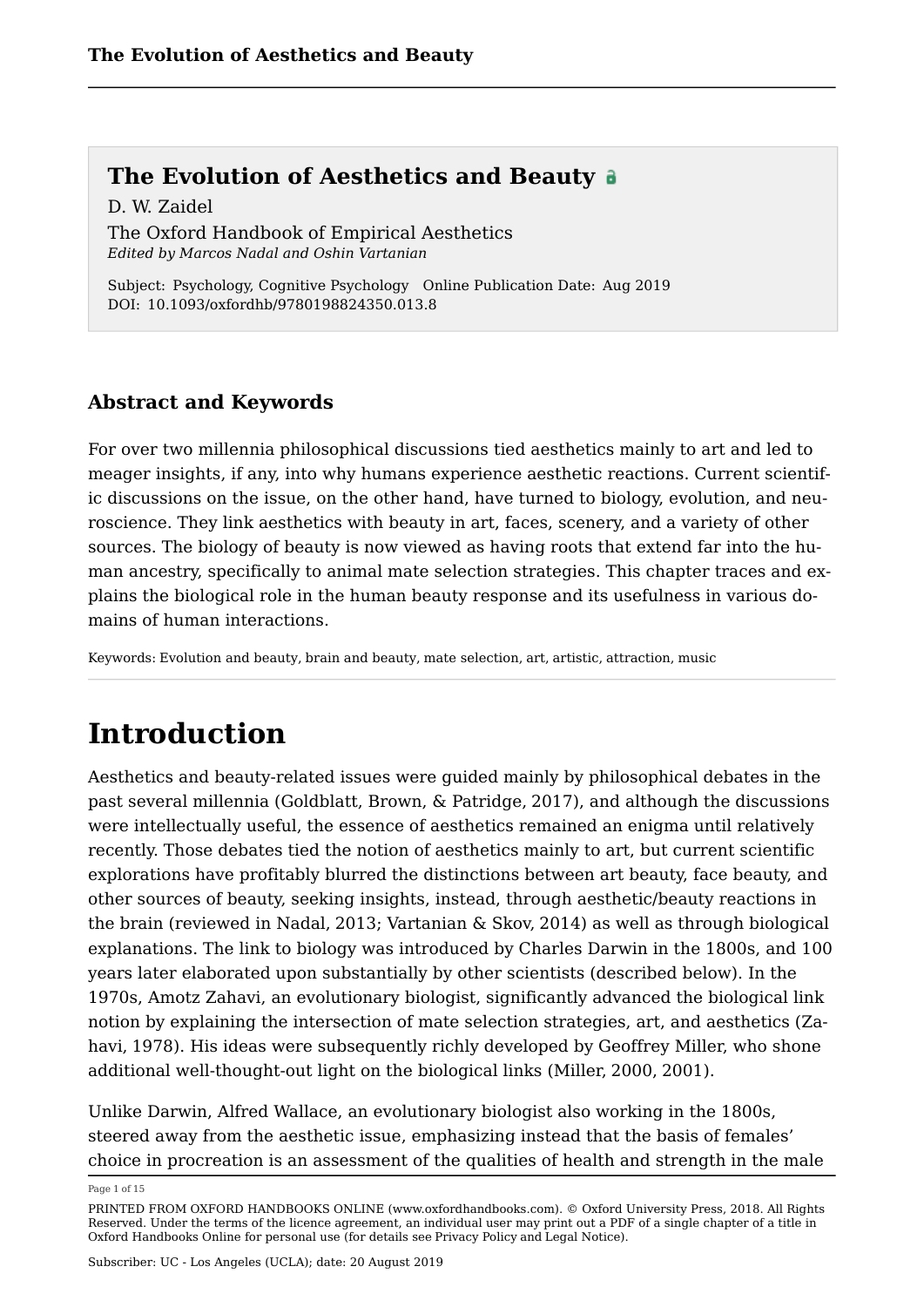animal. Such factors underlie the choice since they lead to survival of the offspring (Cronin, 1992; Prum, 2012; Wallace, 1870). The logic behind species survival through selection based on high genetic qualities explains the evolutionary development of elaborate mate-attracting strategies upon which females can base their choice for mating, as in overly large physical characteristics (phenotypes). This exaggerated growth in size and color variations has come to be known as the Fisherian runaway principle (Fisher, 1915). In evolutionary perspectives, the advantage of exaggerated phenotypes is that they reveal multiple important health-related details that are predictive of fitness, and thus have a long-term adaptive value for the species, an advantage that outweighs the risks of exaggeration (susceptibility to predators, increased requirement for maintenance energy). The significance of such notions to the present discussion is that they have helped pave the intellectual road toward explaining aesthetics/beauty reactions in biological terms.

### **Biological Foundation of Aesthetics/Beauty and Art**

Zahavi (1978) proposed that the exaggerated phenotypes, although forming a platform for showcasing and assessing genetic qualities, carry a cost, a handicap. Maintaining the appearance of health requires much effort and only the strongest and fittest can sustain it. The two are intertwined—males' phenotypes allow inspection by the females of minute health-revealing fine details and at the same time the healthiest males, who have highquality genes, possess the exaggerated physical characteristics. He considers them "decorative patterns" and likens them to the efforts humans put into art-making.

Against this pivoting theoretical backdrop, the artistic genetic qualities can be inferred: they are revealed in the artist's artwork. The more effort artists invest in their artwork, the more they exhibit their artistic genes, which encompass artistic cognition, talent, skill, and intellectual energy. The viewer of the artwork is basically assessing the artist's genes as they pertain to art. The aesthetic reactions in the viewer are positive when the artistic gene quality is high but low or neutral when quality is low. Aesthetics in art, then, using biological terms, are viewers' reactions to those artistic genetic qualities.

## **Relationship of Mate Selection Strategies to Aesthetics/Beauty**

In biological terms, the aim of breeding strategies is, ultimately, propagation of the species. The specifics of the displays are unique to each animal, and nature is replete with examples of the cleverness and variability that have evolved to attract a mate (Gould & Gould, 1989). Regardless of the animal and the details revealed in its unique physical exhibit, (1) the intensity and effort invested in advertising the signals form a fundamental aspect of signal generation, and (2) attention-getting is the overarching goal. Both of these aspects orchestrate the biological logic of the display. To be able to interpret the

Page 2 of 15

PRINTED FROM OXFORD HANDBOOKS ONLINE (www.oxfordhandbooks.com). © Oxford University Press, 2018. All Rights Reserved. Under the terms of the licence agreement, an individual user may print out a PDF of a single chapter of a title in Oxford Handbooks Online for personal use (for details see Privacy Policy and Legal Notice).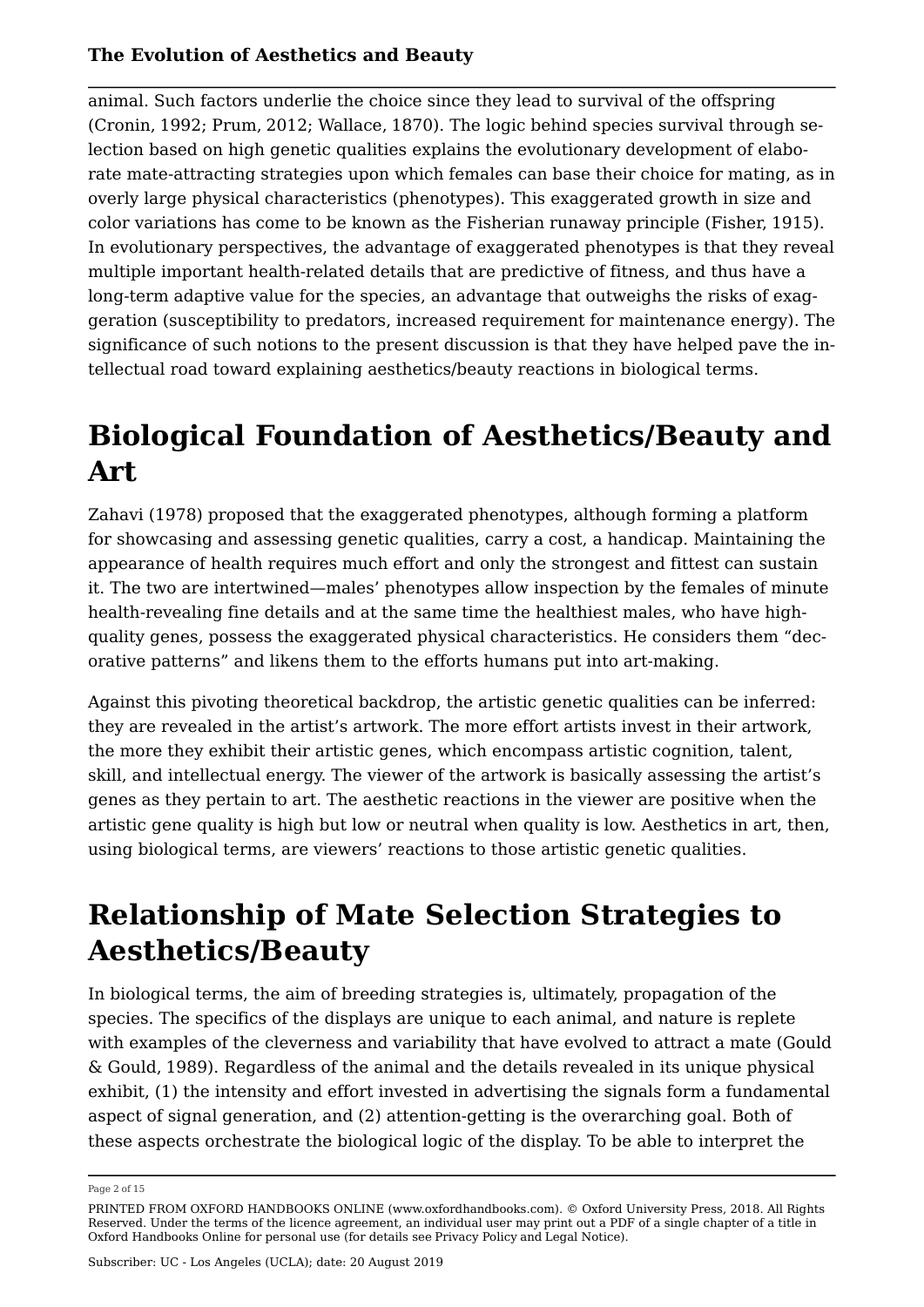signals (3) multi-modal brain regions are required in the recipient and, by inference, (4) a co-evolution of the brain of the signaler and of attentional mechanisms of the recipient. These notions are developed further below.

The classic example is the courtship display of the peacock, *Pavo cristatus*, for the benefit of attracting a peahen (Cronin, 1992). The long-feathered peacock tail is lifted into a fan that the animal vibrates to display the "eyes" on the feathers as well as the physical strength required to maintain the vibration. Strutting back and forth in front of her allows the peahen to assess details that would otherwise be hidden when the tail (also known as train) is down and dragged behind. The vibration in the air caused by "rattling" of the raised fan-like tail is achieved not only through the biomechanics of feather structure but also by sheer motoric strength (Dakin, McCrossan, Hare, Montgomerie, & Amador Kane, 2016). The display requires the functionality of several modalities in the peahen's brain. She has to be capable of analyzing feather asymmetries, discoloration, and aberrant iridescence; all could be symptoms of parasite hosting (Balenger & Zuk, 2014; Hamilton & Zuk, 1982), disease manifestations, or outcomes of unsuccessful fights. These would indicate poor fitness qualities and not an inheritance the peahen wants to pass on to her offspring, since she alone carries the burden of hatching and caring for them.

Perceptually and cognitively, the brain of the peahen is suited to discern fitness and genetic qualities in the peacock. To the peahen, the purpose of the display is anchored in biologically practical, species-survival issues for that particular biological pheasant family, not at all what the peacock's physical features signify to human viewers. It is thus reasonable to assume that co-evolutionary processes were underway to match the courtship display needs with the brain and age of the animal observer (a topic elaborated upon subsequently). The animal observer possesses the neuroanatomical underpinning for perceptual and cognitive assessment of genetic qualities in her conspecific. Humans have no way of determining whether or not animals have aesthetic reactions.

To humans, on the other hand, the peacock's feathers are aesthetically pleasing—they provide material and ideas for home decoration, body ornaments, artistic design themes, and inspiration for color fads. None of the fitness signals emanating from the peacock is meaningful procreation-wise to the human observer, indeed they largely go unnoticed.

The feathers are elaborate physical "engineering feats" (Dakin et al., 2016; Yoshioka & Kinoshita, 2001; Zi et al., 2003), so much so as to suggest nothing but evolutionary progress in a trajectory that has been underway for hundreds of millions of years, its purpose being to maximize high genetic inheritance of future offspring. There is fossil evidence of colors and iridescence of feathers going back to the days of the dinosaurs (Hu et al., 2018; Zhou, 2014), long before the peacock and the peahen evolved. The patterns are designed for multi-modal perception, not just for visual assessment. Sounds, air vibrations, and biomechanical effects all require multiple processing of physical entities by the peahen. Indeed, peacocks are not alone among avians in producing multiple effects: several birds such as the hummingbird (Clark, Elias, & Prum, 2013), sage-grouse (Koch,

Page 3 of 15

PRINTED FROM OXFORD HANDBOOKS ONLINE (www.oxfordhandbooks.com). © Oxford University Press, 2018. All Rights Reserved. Under the terms of the licence agreement, an individual user may print out a PDF of a single chapter of a title in Oxford Handbooks Online for personal use (for details see Privacy Policy and Legal Notice).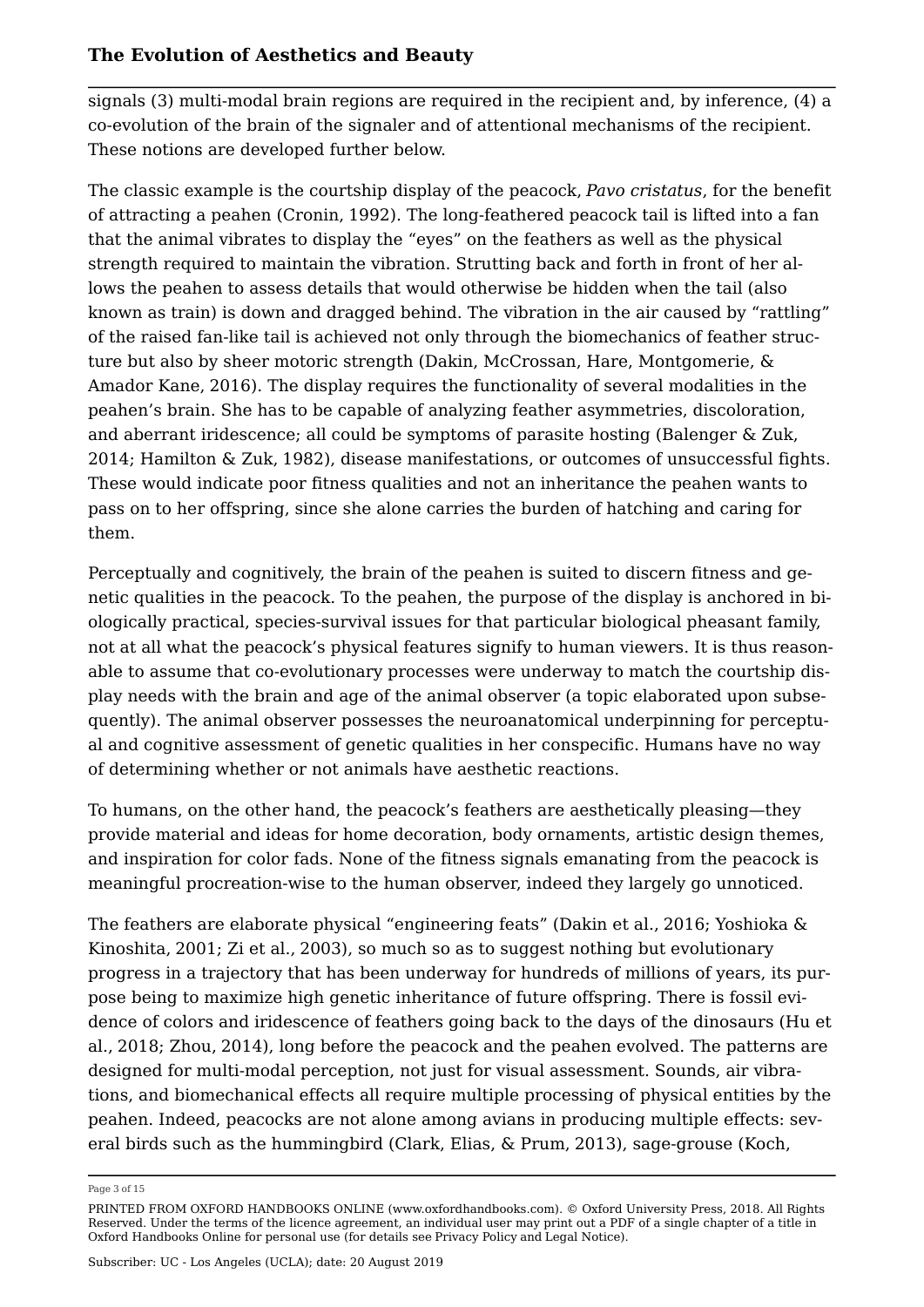Krakauer, & Patricelli, 2015), the manakin (Bostwick & Prum, 2005), among others (Bostwick,Elias, Mason, & Montealegre et al., 2010) have been found to use biomechanical features to attract a mate. These features send nonvocal signals not readily perceived by human sensory organs.

Additional physical phenotypes advertise fitness in male animals (Gould & Gould, 1989). Antlers are signals of maleness in sexual mate selection. They can be elaborate as in the red deer, elk, or in the caribou. Large bony structures protruding from males' heads, such as horns in cattle or in mountain sheep, are similarly used to advertise strength, dominance, and to win the right to procreate with females. Antlers and horns are cumbersome and pose obstacles in escaping predators. However, they, too, have been evolving in structural composition and function for hundreds of millions of years, and as fossil records indicate, were already present at the time of the dinosaurs (Farlow & Dodson, 1975; Hone, Wood, & Knell, 2016).

The time frame in the foregoing suggests that the basis for aesthetic sensibility in female animals, if it exists, has not changed much in millions of years, unlike aesthetic responses in humans where cultural habits and conventions have an impact, and many beauty-related habits have short duration times. The interaction of the biological roots with human fashion fads and ever-changing values enter into humans' aesthetic reactions. Thus, although Darwin was the first to think of biological reasons, significant insights, relevant ideas, and inferences regarding the relationship to art were discussed and gained much later (as reviewed above; and see Jones & Ratterman, 2009).

Darwin, when he suggested that the whole appearance of the peacock (and other male animals) was influenced by female aesthetic sensibility (the peahen's), could not have known that future scientific investigations would reveal, more than 150 years later, minute physical and chemical arrangements in the peacock's feathers, namely that biomechanical aspects of the feathers enter into the courtship display strategy, and any aesthetic "taste" in female animals could not have led to such a complex arrangement in the male. The most parsimonious explanation for so-called female choice strategies is to assume that natural selection "selected" those features that reveal genetic qualities the most even if that means extravagant appendages. In other words, the more is revealed, the more informed the choice. The biological evolution of the male's feathers could have evolved independently of the observer's "taste." It has been argued that male competition alone plays a major role in this process (see Moore & Martin, 2016). Whatever the form the physical appearance of the peacock has taken, intra-sexual factors (between the males) had an influence. In any case, the end result is that a match between the signaler and the recipient, between the courtship display and the brain of the animal observer, is crucial for successful mating and procreation.

Page 4 of 15

PRINTED FROM OXFORD HANDBOOKS ONLINE (www.oxfordhandbooks.com). © Oxford University Press, 2018. All Rights Reserved. Under the terms of the licence agreement, an individual user may print out a PDF of a single chapter of a title in Oxford Handbooks Online for personal use (for details see Privacy Policy and Legal Notice).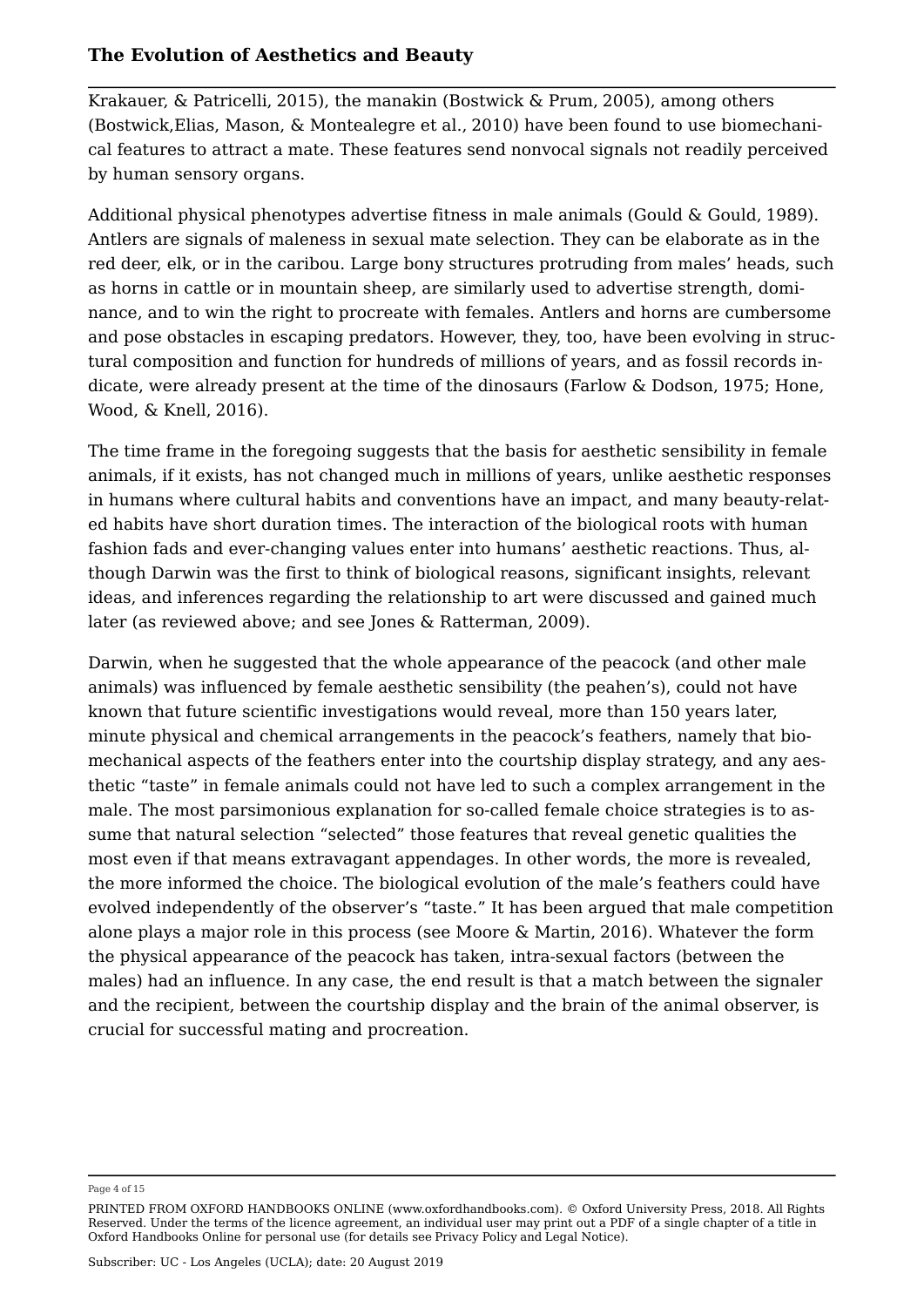### **Honest Signals of Health in Nature: Handicap Principle in Biology and Art**

Physical and mental effort, metabolic energy, muscle strength, immunocompetence, and high maintenance costs are required to display a perfectly healthy body to attract a mate for procreation. Having the elaborate appendages, which need to be displayed, takes a toll on the male animals and for that reason Zahavi suggested that honest signals carry a handicap (Zahavi, 1975, 1997). Only the strongest males can maintain a front that lures females. His theory has been debated and discussed by others and is now widely supported (Grafen, 1990). The costs of maintaining physical attributes that showcase fitness qualities are of and of themselves signals of genetic quality, the kind that maximize survival.

In essence, not only do the elaborate appendages hinder survival of the individual male, possessing them carries costs that are detrimental to health in the long run. Thus, male animals generally have lower life expectancy than females. Male big horn sheep butt heads with such force that the resounding head collisions are heard for long distances. But such battles cannot be maintained by the same ram year in and year out. The thick skull can absorb the impact for a long while until one ram collapses. The surviving ram wins the right to procreate with the females of the herd and thereby increase his progeny. Winning is physically costly.

Generalizing to art aesthetics/beauty, the greater the investment in the skillful execution of an artwork, the more it reflects favorable artistic genetic qualities, and the more likely it is to trigger aesthetic reactions in the viewer. The aesthetic response and the genetic qualities assessment pathways are assumed to share the same neural circuitry. Obviously, the artist is not promoting personal interest in procreation and attraction of a mate through the work. In producing the artwork, the artist is not "putting" the aesthetics into it; rather the work triggers the aesthetic reaction in the brain of the viewer.

The overall physical health of the artist is independent of the artistic cognitive abilities, although under some conditions it could shape the artwork (e.g., eye health conditions in some artists in the school of Impressionism). Countless renowned artists with serious health issues produced universally regarded, time-transcended valued artworks, among whom are Goya, Monet, Van Gogh, Mozart, Beethoven, and Schubert, to mention but a miniscule few (Zaidel, 2015b). It is the artistic cognition that is put on display and, ultimately, what is assessed by the viewer is the artistic genetic quality.

Considered within a biological and evolutionary framework, humans would not experience aesthetic reactions in the first place if there were no adaptive value to them. To wit, early on, both newborns and young children demonstrate selective response to beautiful faces (Bascandziev & Harris, 2014; Dion, 1973; Langlois, Ritter, Roggman, & Vaughn, 1991) attesting to the biological underpinning of the response.

Page 5 of 15

PRINTED FROM OXFORD HANDBOOKS ONLINE (www.oxfordhandbooks.com). © Oxford University Press, 2018. All Rights Reserved. Under the terms of the licence agreement, an individual user may print out a PDF of a single chapter of a title in Oxford Handbooks Online for personal use (for details see Privacy Policy and Legal Notice).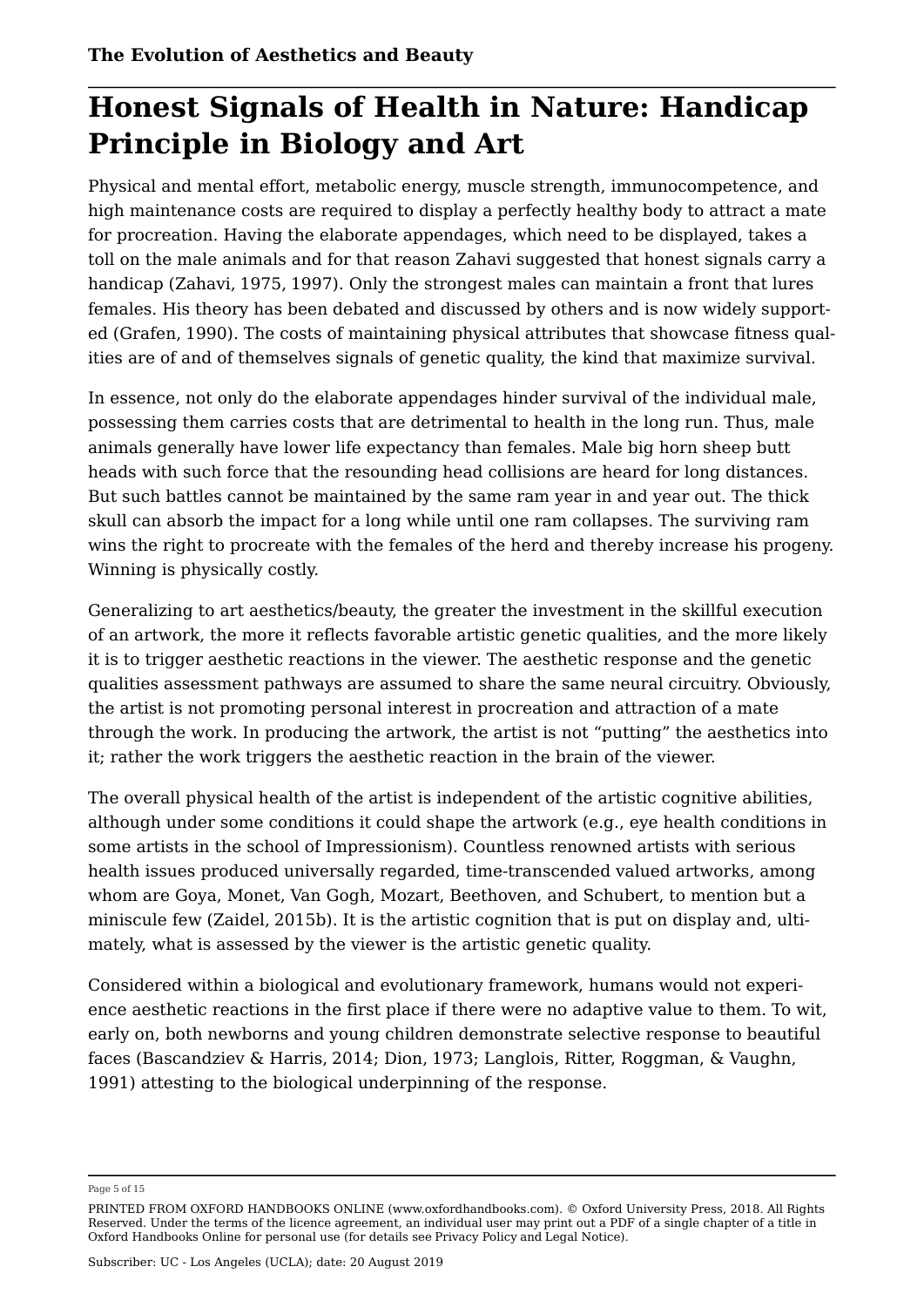### **Human Aesthetic/Beauty Response: Biological Roots and Evolutionary Co-option**

Humans see beauty in the peacock's raised tail, its colors, iridescences, shades, and elegant crown, while peahens see an opportunity to inspect the peacock's health status. The brain of the observer limits what is sensed, perceived, and contemplated. Elliot Gould and Elisabeth Vreba developed the idea of co-option and labeled it exaptation: a structure or function originally arising to serve one biological purpose evolves further through environmental, physiological, and neural constraints to serve another function (Gould & Vrba, 1982). Here, it is argued that neural pathways that originally evolved to assess genetic qualities for mating and procreating have co-opted in the human brain to support nonbiological entities such as art and the aesthetic/beauty reactions to it. In human cultural existence, art has become a critical mode of social communication, symbolic expression of group unity, and display of genetic talent (Zaidel, 2017, 2018).

By inference, humans judge what they consciously think is artistic virtuosity but what enters the judgment formula without awareness is assessment of the artistic genetic quality. The assessment of health is a conserved trait inherited from animal ancestors, meant to serve a particular function for animals, but in humans it metamorphosed into an aesthetic/beauty response; that is, the response has co-opted to serve something immensely useful to humans, specifically the attentional honing to the message emanating from the source.

# **Attention-Attraction and the Aesthetic/Beauty Response**

An important aspect of the genetic fitness display is that it is strategically organized to attract attention. This aspect is factored into the logic of the display as a whole and it, too, has been biologically preserved in humans (minus procreation needs). Universal principles of attention are so basic and advantageous to survival that it is reasonable to assume that they would be incorporated into behaviors targeting species procreation.

Neural systems supporting attention have formed early on in biological organisms. Attentional channeling of resources optimizes successful perceptual and cognitive assessment of the source's signals (Mangun, 2012). Detecting objects, sounds, vibrations, touch, smells, taste, and minute changes in the environment is crucial. Slight alteration in the surroundings could determine life or death, eating or being eaten, being unmasked or hidden, and so on. Similarly, species survival depends heavily on attention-attraction to animals' mate selection displays, an extension of basic alertness since it is critical for successfully choosing the best mate.

Humans no longer need dedicated neural resources for prey detection given their capacity to control and modify their habitat for protection; unlike animals, humans are famously highly adapted to new terrain, weather, and food sources through their mechanical and

Page 6 of 15

PRINTED FROM OXFORD HANDBOOKS ONLINE (www.oxfordhandbooks.com). © Oxford University Press, 2018. All Rights Reserved. Under the terms of the licence agreement, an individual user may print out a PDF of a single chapter of a title in Oxford Handbooks Online for personal use (for details see Privacy Policy and Legal Notice).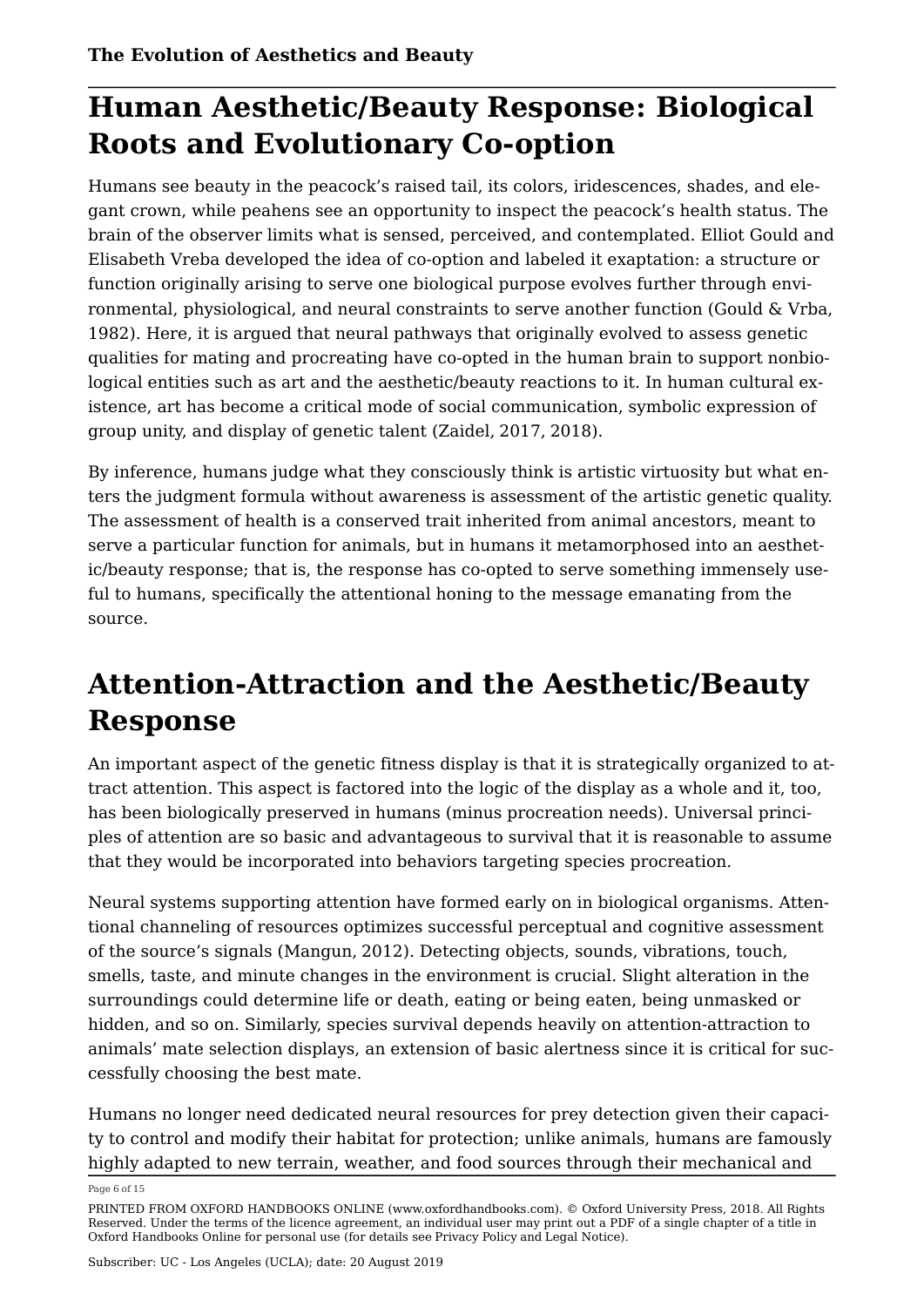technological skills. Moreover, most humans no longer share the same environmental niche with animals. The attentional system was modified through evolutionary pressures to serve human-unique survival needs, and the human aesthetic response could be viewed as an extension, a co-option, of the strong biological need to draw notice to mating displays.

Indeed, myriad sources unrelated to obvious genetic showcasing trigger aesthetic responses. What triggers our heightened aesthetic response to the rising full moon, sunsets over the Pacific Ocean, shades of red in autumn tree foliage, drops of rain on waterlilyfilled ponds, fire sparks in shooting volcanoes, flights of hummingbirds, or the iridescent colors in a peacock's tail? And conversely, what lessens our aesthetic response when the same full moon is viewed at zenith, when torrential rains hit the ground, or when freshly fallen snow on city streets is trampled upon by cars and pedestrians? Such considerations are contemplated by the Japanese school of aesthetics, Wabi-Sabi, which considers aesthetic response to imperfect, so-called ugly things (Koren, 2008). In all of these conditions, attention-attraction to the signals emanating from the source is the critical element: the signals attract attention, much as when the peacock's display draws the peahen's attention (Zaidel, 2015a).

### **Biological Aesthetics: Pleasure Versus Attention-Attraction**

In evolutionary terms, choosing and displaying for the purpose of procreation requires attention, concentration, energy, and efficiency. With animals, the role of pleasure in this whole endeavor is unknown. Some published studies of visual art evaluation (paintings) have reported increased activation in the "reward pathway," which encompasses a socalled "pleasure center" (Aharon et al., 2001; Ishizu & Zeki, 2011). The pathway was originally uncovered in rats, in whom pleasure was inferred but not objectively verified (Berridge & Kringelbach, 2013, 2015). The occasional finding of increased brain activation in these areas in humans has suggested that pleasure is involved in the aesthetic evaluation of art but this inference has been challenged (e.g., Ticini, 2017), and even on the face of it, does not hold much weight.

Thus, the subjective feeling humans become aware of sometimes upon experiencing aesthetic reactions may not have emerged from inherited neural pathways controlling mate selection. Indeed, one would have to wonder, why pleasure? Arguing that the biologically conserved system from whence aesthetic reactions emanate has been preserved for the sole purpose of generating pleasure is highly tenuous. Rather, it is more reasonable to suppose that the occasional and transient nature of pleasure associated with some aesthetic reactions is a secondary event controlled by separate neural pathways. The humanspecific aesthetic response itself likely rests on evolutionary modification of the biologically tuned attentional system.

Page 7 of 15

PRINTED FROM OXFORD HANDBOOKS ONLINE (www.oxfordhandbooks.com). © Oxford University Press, 2018. All Rights Reserved. Under the terms of the licence agreement, an individual user may print out a PDF of a single chapter of a title in Oxford Handbooks Online for personal use (for details see Privacy Policy and Legal Notice).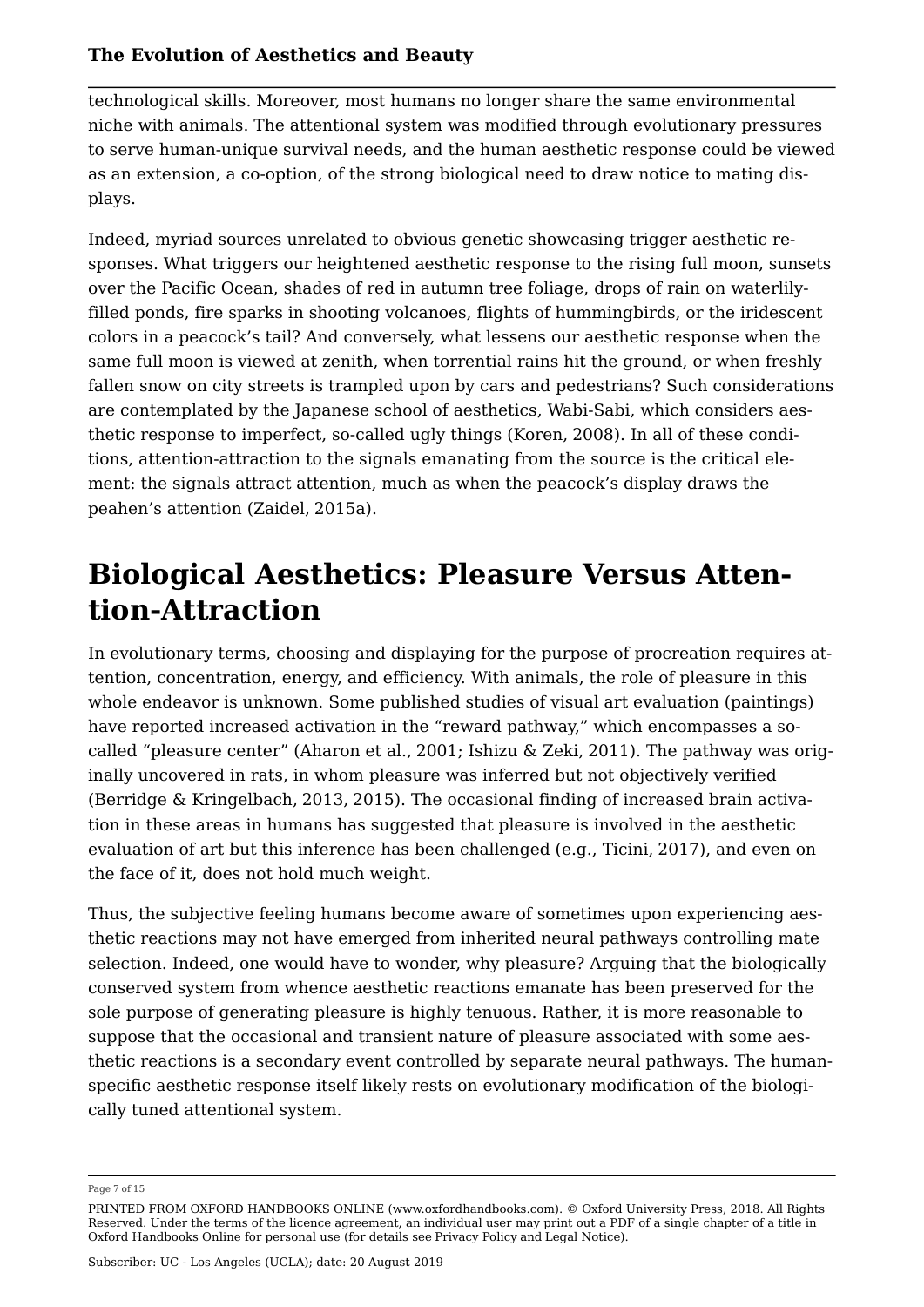### **Biological Aesthetics of Music**

Music is an art form that is ubiquitously present in human cultures and this suggests a basis of inherited biological foundation for composing and performing it. Indeed, the human ear structure and the neural auditory system have origins in distant phylogenetic species, possibly emerging with fish (Manley, Popper, & Fay, 2004). With most animals, deciphering sounds is constrained by the environment and the functions subserved by those sounds, even while there is conservation of brain areas responding to music across widely divergent species such as crocodiles, birds, and humans (Behroozi et al., 2018). Similarly, human neural brain organization and functionality are likely to have shaped the upper limits of hearing the sounds of language and music (Ayala, Lehmann, & Merchant, 2017; Baumann, Petkov, & Griffiths, 2013).

Given conservation of sensory auditory neural systems, we need to explore the biological ancestry to gain an understanding of the human response to music. The principal reasons why animals produce sounds include declarations of territorial boundaries, predatory warning calls, physical strength displays, information sharing, and mate selection displays. Bird songs have been studied by far the most and provide a model for insights into human and animal communication (Knight & Lewis, 2017; Rothenberg, Roeske, Voss, Naguib, & Tchernichovski, 2014). Birds sing to signal their territory, bond with mates, declare affiliation, and display fitness strength; additional reasons remain to be uncovered. A clear sex difference in song production has been observed: males sing to attract mates while females rarely sing, and this male dominance suggests an early (evolutionary) sexual role of sound formation skills. Songs are learned through mimicking after birth. Learning from their conspecifics is achieved during a period of growth when brain plasticity mechanisms are functional; early isolation from conspecifics produces distorted songs (Nottebohm, 2005).

However, a driving evolutionary force in shaping the human brain is language communication, the antecedents of which have a long evolutionary history traced to nonhuman primates (Aboitiz, 2018), and to the adaptive strategy of social bonding and group belongingness (Zaidel, 2018). At the same time, our reactions to music are biologically linked to other animals' intra-species communication and mating fitness signals (Zatorre & Peretz, 2001). Indeed, human musical compositions share elements produced by birds, whales, frogs, and numerous other animals, despite evolutionary paths that diverged from our ancestors millions of years ago (Fitch, 2015; Honing et al., 2015). The fact that young babies and children react to music early on without any instruction, and the ubiquitous presence of music throughout human societies both attest to its strong biologically based social, emotional, and aesthetic appeal (Mithen, 2009).

Human brain neuroanatomy supporting the sounds of language specialization, asymmetrically emphasizing the left hemisphere, has been evolving in nonhuman primates (Aboitiz, 2018; Cantalupo & Hopkins, 2001; Hopkins et al., 2017), whereas musical processing, an art expression, involves activation of neural systems in both hemispheres, and musical compositions, too, lack robust asymmetrical hemispheric control (Zaidel, 2015b). The two

Page 8 of 15

PRINTED FROM OXFORD HANDBOOKS ONLINE (www.oxfordhandbooks.com). © Oxford University Press, 2018. All Rights Reserved. Under the terms of the licence agreement, an individual user may print out a PDF of a single chapter of a title in Oxford Handbooks Online for personal use (for details see Privacy Policy and Legal Notice).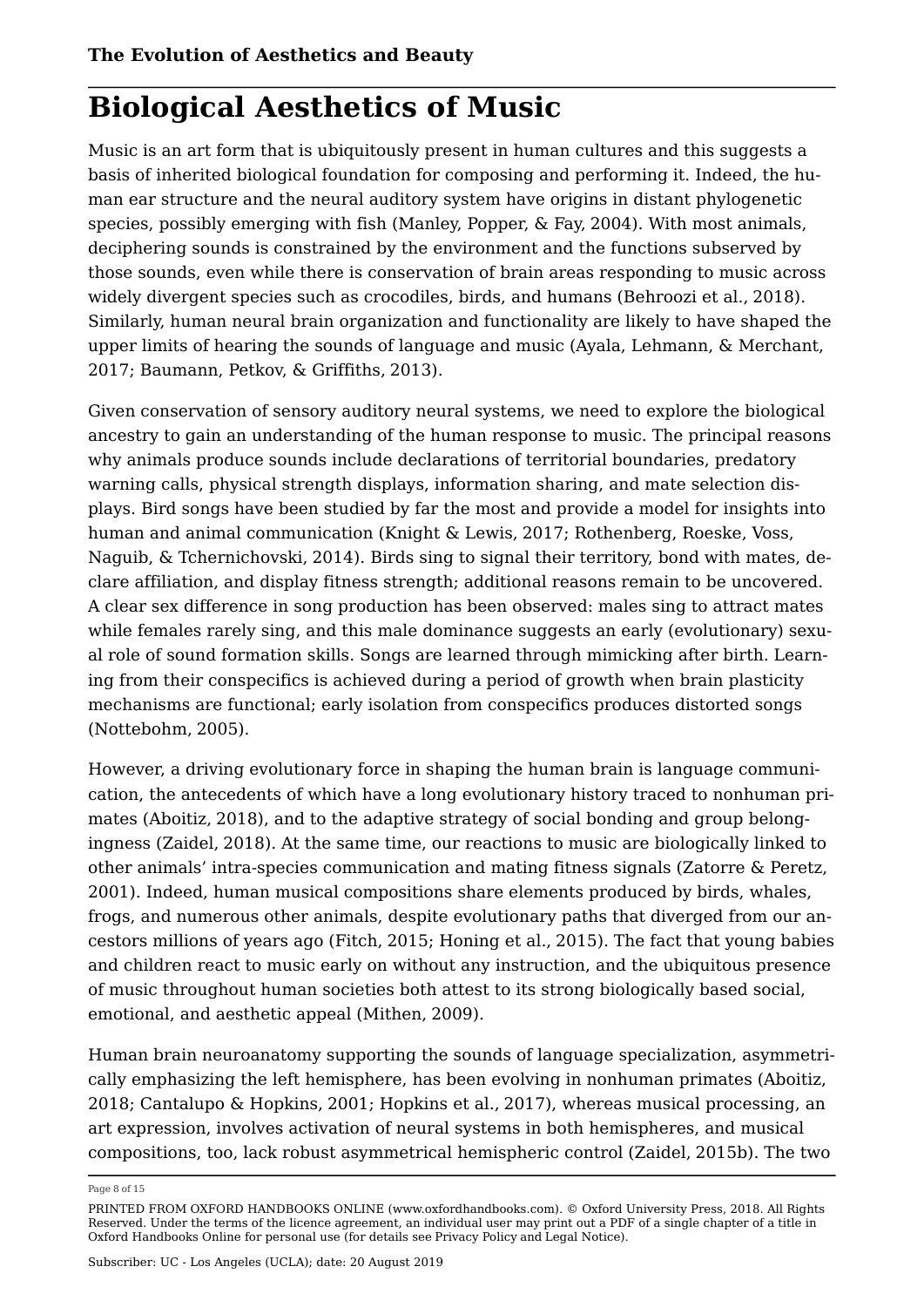human abilities, language and music, share neuroanatomical structures but are not organized similarly in the brain, although both have social and participatory communicative functions.

### **Music's Emotional Pleasure and Communication**

In addition to the aesthetic/beauty issue, humans experience a variety of emotions evoked by music, including sadness, relaxation, melancholy, elation, excitement, arousal, and more. Pleasure is the most discussed in this context (Zatorre & Salimpoor, 2013). We verify the emotions explicitly ("I enjoy this music," "I love this music," "this music is beautiful," etc.) (Schaefer, 2017). Subjectively, peak emotions and pleasure with music are experienced as physical bodily chills, thrills, shivers, goosebumps, known scientifically as piloerections (Goldstein, 1980; Panksepp, 1995). How and why piloerections are triggered is not currently understood. Moreover, there is great variability in the response itself; some report not experiencing them at all while still reporting subjective pleasure.

The sympathetic branch of the autonomic nervous system controls the contraction of the skin muscles involved in piloerections (Benedek & Kaernbach, 2011). Anatomically, smooth muscles underlying skin hair follicles are stimulated by the sympathetic branch. In the brain, the autonomic system is controlled by the hypothalamus, which also controls heart rate, respiration, digestion, body temperature, and other functions normally not under voluntary control. The response of piloerections is involuntary in both humans and animals, whether it is caused by fear, flight, coldness, or stress. The relationship between the hypothalamus and music is not clear cut. However, this brain structure is part of the limbic system, which is known to be involved in emotional reactions, and receives input from widely distributed neuroanatomical structures in the cerebral cortex and brain stem.

Exploiting the deeply rooted biological, anatomical, and neural circuits to create and enjoy music is a natural step in the evolution of human social culture. Initially, early humans emerging in Africa, *Homo sapiens*, could easily have discovered that animal mimicry through modulation of guttural throat sounds, tongue clicks, and whistling provided the right kind of camouflage for successful hunting or scavenging (Zaidel, 2017, 2018). The same could be assumed for symbolic sound-making, through throat or instrumental production, by *Homo neanderthalensis* in Europe (d'Errico et al., 2017; Hoffmann, Angelucci, Villaverde, Zapata, & Zilhão, 2018), and, by extension, possibly even by *Homo erectus*, who dispersed away from Africa well over a million years earlier than *Homo sapiens*. Responding to these sounds meaningfully in musical rhythms, beats, and harmony with percussion on stones, wood, leather, bones, or through whistling with plant material (leaves, reeds) would have been a natural endeavor in the distant past (Zaidel, 2015b).

Page 9 of 15

PRINTED FROM OXFORD HANDBOOKS ONLINE (www.oxfordhandbooks.com). © Oxford University Press, 2018. All Rights Reserved. Under the terms of the licence agreement, an individual user may print out a PDF of a single chapter of a title in Oxford Handbooks Online for personal use (for details see Privacy Policy and Legal Notice).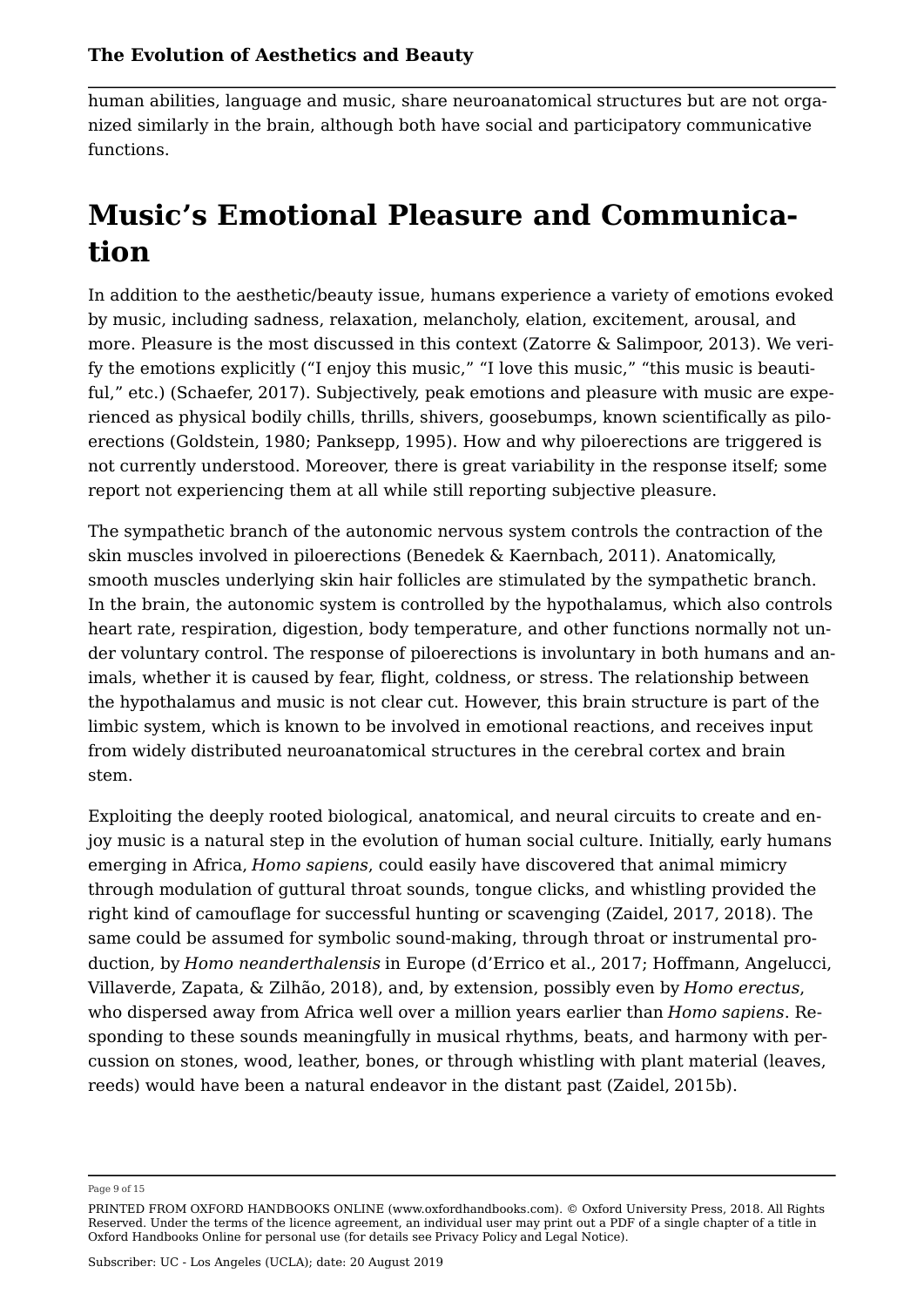Although physical material artifacts of music-making are missing from the archeology of the very early hominin epochs in Africa, emerging only  $\sim$ 40,000–30,000 years ago in Europe, vocally produced nonlanguage, purposeful rhythmical human sound-making could nevertheless have been practiced for symbolic purposes denoting social unity and cohesion (Zaidel, 2017). The archeological record shows consistent socially based group living dating all the way back to  $\sim$  300,000 years ago (Brooks et al., 2018; Potts et al., 2018; Tooby & Cosmides, 2016). A human musical chorus of voices could easily have included all group members regardless of social hierarchy, age, or sex. Aesthetic/beauty issues would have been secondary because they would have emphasized individual displays of talent, potentially triggering competition among individuals (jealousy and conflict?), instead of whole group displays (Zaidel, 2018). It is parsimonious to assume that the primary reasons were the group's survival as a cooperative socially oriented unit. The fact that this strategy was successful can be seen in the eventual spread of *Homo sapiens* to the rest of the world. Currently, we do witness individual musical composers, single instrument players, and a range of vocal singers displaying their virtuosity because the dynamics of flourishing societies have cultural norms that allow such exhibits. Humans have become resourceful with regard to survival and can afford to practice expanded cultural repertoires.

### **Conclusion**

The human aesthetics/beauty response has been linked to conserved biological pathways inherited from the animal ancestry, particularly to mate selection strategies. It plays a role in the arts, commercial advertisement, decision making, career paths, jury selection, and mate attraction, and is also triggered by scenery, food, and parenthood. The broad range of beauty triggers in human existence suggests the response has been co-opted and modified to blend into the cultural reality of human survival practices. It has an evolutionary adaptive purpose.

### **References**

Aboitiz, F. (2018). A brain for speech: Evolutionary continuity in primate and human auditory-vocal processing. *Frontiers in Neuroscience*, *12*, 174.

Aharon, I., Etcoff, N., Ariely, D., Chabris, C. F., O'Connor, E., & Breiter, H. C. (2001). Beautiful faces have variable reward value. *Neuron*, *32*, 537–551.

Ayala, Y. A., Lehmann, A., & Merchant, H. (2017). Monkeys share the neurophysiological basis for encoding sound periodicities captured by the frequency-following response with humans. *Scientific Reports*, *7*, 16687.

Balenger, S. L., & Zuk, M. (2014). Testing the Hamilton-Zuk hypothesis: Past, present, and future. *Integrative and Comparative Biology*, *54*, 601–613.

Page 10 of 15

PRINTED FROM OXFORD HANDBOOKS ONLINE (www.oxfordhandbooks.com). © Oxford University Press, 2018. All Rights Reserved. Under the terms of the licence agreement, an individual user may print out a PDF of a single chapter of a title in Oxford Handbooks Online for personal use (for details see Privacy Policy and Legal Notice).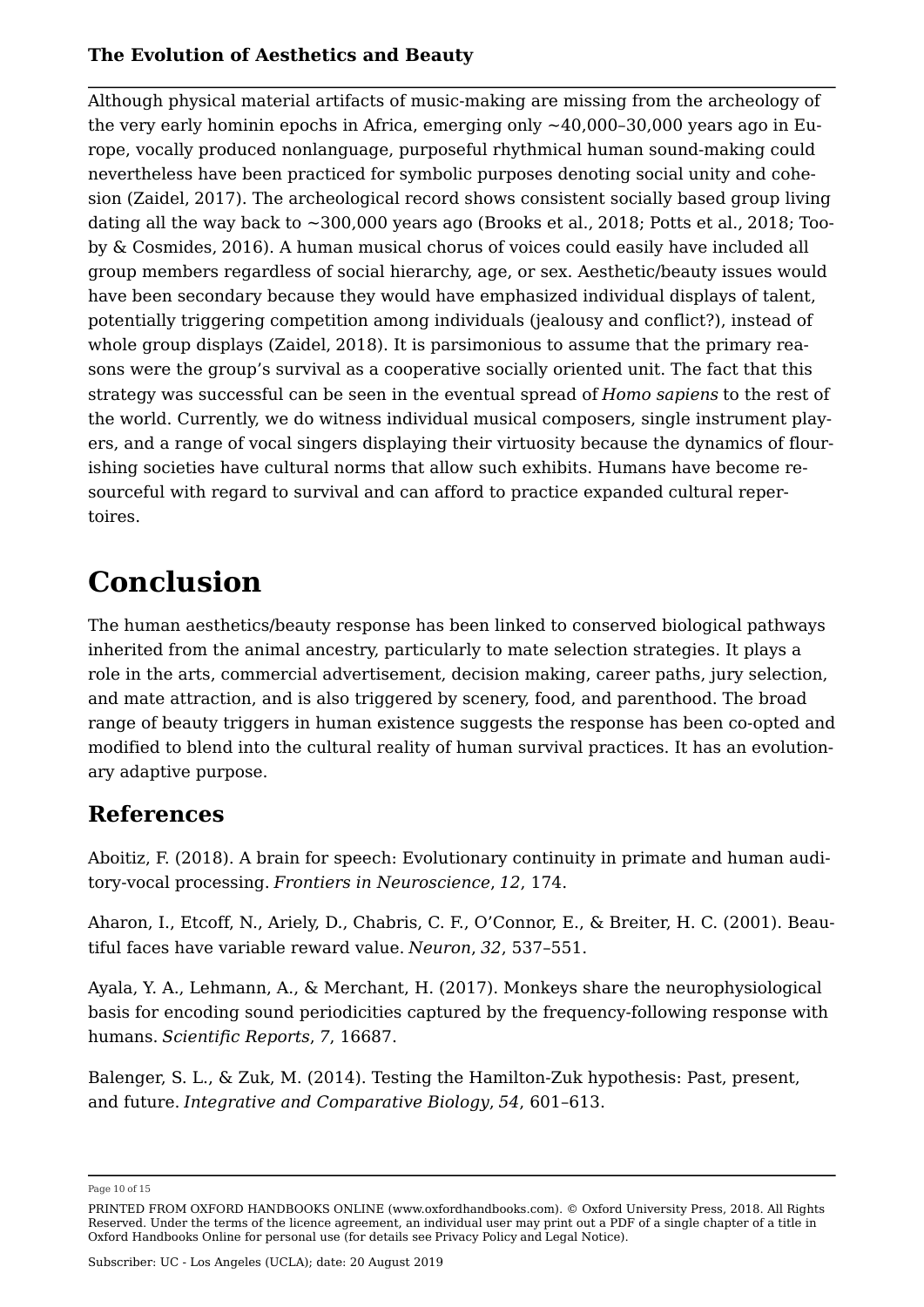Bascandziev, I., & Harris, P. L. (2014). In beauty we trust: Children prefer information from more attractive informants. *British Journal of Developmental Psychology*, *32*, 94–99.

Baumann, S., Petkov, C., & Griffiths, T. (2013). A unified framework for the organization of the primate auditory cortex. *Frontiers in Systems Neuroscience*, *7*, 11.

Behroozi, M., Billings, B. K., Helluy, X., Manger, P. R., Güntürkün, O., & Ströckens, F. (2018). Functional MRI in the Nile crocodile: A new avenue for evolutionary neurobiology. *Proceedings of the Royal Society B: Biological Sciences*, 285, 20180178.

Benedek, M., & Kaernbach, C. (2011). Physiological correlates and emotional specificity of human piloerection. *Biological Psychology*, *86*, 320–329.

Berridge, K. C., & Kringelbach, M. L. (2013). Neuroscience of affect: Brain mechanisms of pleasure and displeasure. *Current Opinion in Neurobiology*, *23*, 294–303.

Berridge, K. C., & Kringelbach, M. L. (2015). Pleasure systems in the brain. *Neuron*, *86*, 646–664.

Bostwick, K. S., Elias, D. O., Mason, A., & Montealegre Z. F. (2010). Resonating feathers produce courtship song. *Proceedings of the Royal Society B: Biological Sciences*, *277*, 835–841.

Bostwick, K. S., & Prum, R. O. (2005). Courting bird sings with stridulating wing feathers. *Science*, *309*, 736.

Brooks, A. S., Yellen, J. E., Potts, R., Behrensmeyer, A. K., Deino, A. L., Leslie, D. E., … Clark, J. B. (2018). Long-distance stone transport and pigment use in the earliest Middle Stone Age. *Science*, *360*, 90–94.

Cantalupo, C., & Hopkins, W. D. (2001). Asymmetric Broca's area in great apes: A region of the ape brain is uncannily similar to one linked with speech in humans. *Nature 414*, 505.

Clark, C. J., Elias, D. O., & Prum, R. O. (2013). Hummingbird feather sounds are produced by aeroelastic flutter, not vortex-induced vibration. *The Journal of Experimental Biology 216*, 3395–3403.

Cronin, H. (1992). *The ant and the peacock*. Cambridge: Cambridge University Press.

d'Errico, F., Banks, W. E., Warren, D. L., Sgubin, G., van Niekerk, K. L., Henshilwood, C., … Sánchez Goñi, M. F. (2017). Identifying early modern human ecological niche expansions and associated cultural dynamics in the South African Middle Stone Age. *Proceedings of the National Academy of Sciences USA*, *114*, 7869–7876.

Dakin, R., McCrossan, O., Hare, J. F., Montgomerie, R., & Amador Kane, S. (2016). Biomechanics of the peacock's display: How feather structure and resonance influence multimodal signaling. *PLoS ONE*, *11*, e0152759.

Page 11 of 15

PRINTED FROM OXFORD HANDBOOKS ONLINE (www.oxfordhandbooks.com). © Oxford University Press, 2018. All Rights Reserved. Under the terms of the licence agreement, an individual user may print out a PDF of a single chapter of a title in Oxford Handbooks Online for personal use (for details see Privacy Policy and Legal Notice).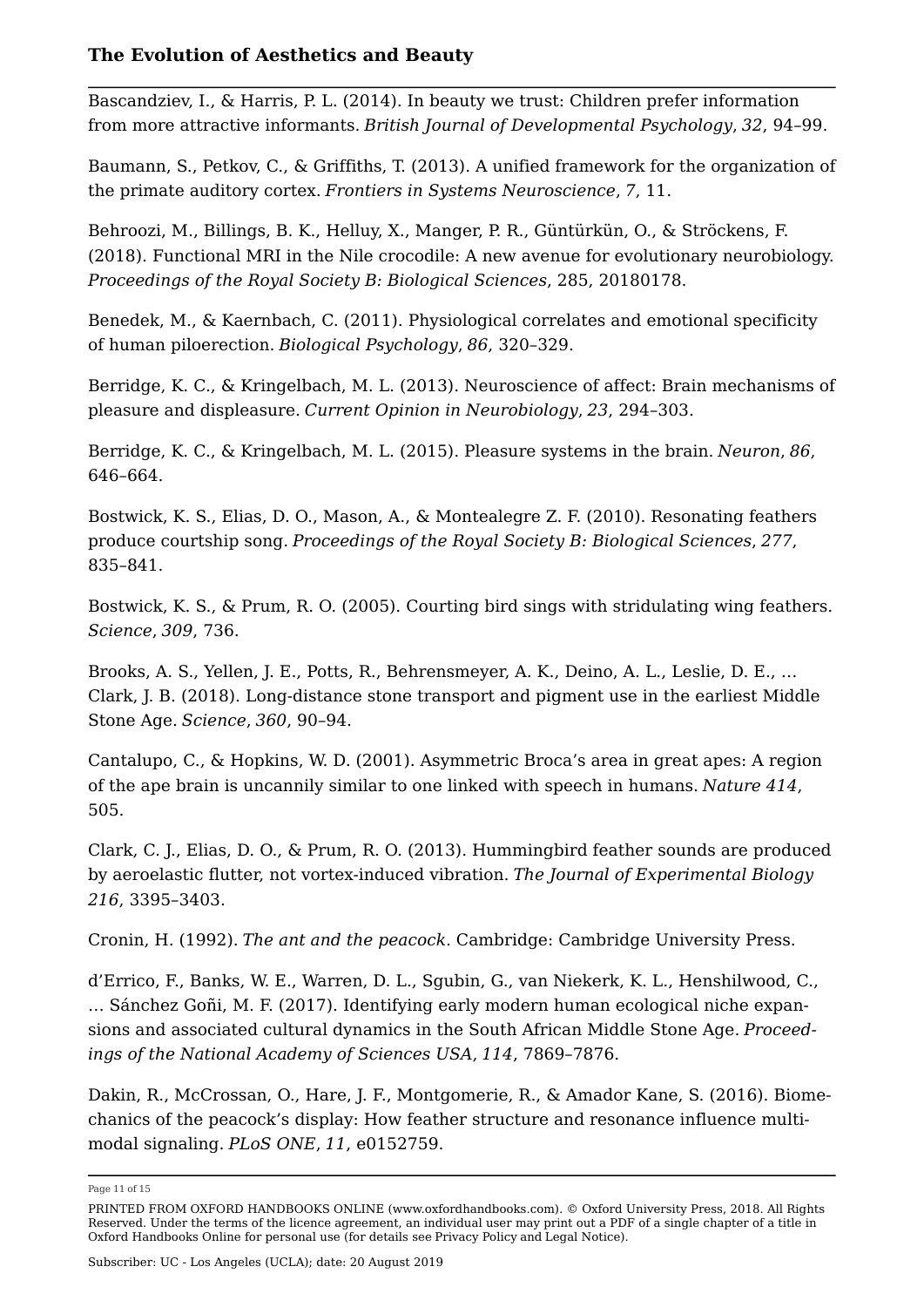Dion, K. K. (1973). Young children's stereotyping of facial attractiveness. *Developmental Psychology*, *9*, 183–188.

Farlow, J. O., & Dodson, P. (1975). The behavioral significance of frill and horn morphology in ceratopsian dinosaurs. *Evolution*, *29*, 53–361.

Fisher, R. A. (1915). The evolution of sexual preference. *Eugenics Review*, *7*, 184–192.

Fitch, W. T. (2015). Four principles of bio-musicology. *Philosophical Transactions of the Royal Society B: Biological Sciences*, *370*, 20140091.

Goldblatt, D., Brown, L. B., & Patridge, S. (Eds.) (2017). *Aesthetics: A reader in philosophy of the arts*. New York: Routledge.

Goldstein, A. (1980). Thrills in response to music and other stimuli. *Physiological Psychology*, *8*, 126–129.

Gould, J. L., & Gould, C. G. (1989). *Sexual selection*. New York: Scientific American Library.

Gould, S. J., & Vrba, E. S. (1982). Exaptation: A missing term in the science of form. *Paleobiology*, *8*, 4–15.

Grafen, A. (1990). Biological signals as handicaps. *Journal of Theoretical Biology*, *144*, 517–546.

Hamilton, W. D., & Zuk, M. (1982). Heritable true fitness and bright birds: A role for parasites? *Science*, *218*, 384–387.

Hoffmann, D. L., Angelucci, D. E., Villaverde, V., Zapata, J., & Zilhão, J. (2018). Symbolic use of marine shells and mineral pigments by Iberian Neanderthals 115,000 years ago. *Science Advances*, *4*, eaar5255.

Hone, D. W. E., Wood, D., & Knell, R. J. (2016). Positive allometry for exaggerated structures in the ceratopsian dinosaur *Protoceratops andrewsi* supports socio-sexual signaling. *Palaeontologia Electronica*, *19.1.5A*, 1–13.

Honing, H., ten Cate, C., Peretz, I., & Trehub, S. E. (2015). Without it no music: Cognition, biology and evolution of musicality. *Philosophical Transactions of the Royal Society B: Biological Sciences*, *370*, 20140088.

Hopkins, W. D., Meguerditchian, A., Coulon, O., Misiura, M., Pope, S., Mareno, M. C., & Schapiro, S. J. (2017). Motor skill for tool-use is associated with asymmetries in Broca's area and the motor hand area of the precentral gyrus in chimpanzees (*Pan troglodytes*). *Behavioural Brain Research*, 318, 71–81.

Hu, D., Clarke, J. A., Eliason, C. M., Qiu, R., Li, Q., Shawkey, M. D., … Xu, X. (2018). A bony-crested Jurassic dinosaur with evidence of iridescent plumage highlights complexity in early paravian evolution. *Nature Communications*, *9*, 217.

Page 12 of 15

PRINTED FROM OXFORD HANDBOOKS ONLINE (www.oxfordhandbooks.com). © Oxford University Press, 2018. All Rights Reserved. Under the terms of the licence agreement, an individual user may print out a PDF of a single chapter of a title in Oxford Handbooks Online for personal use (for details see Privacy Policy and Legal Notice).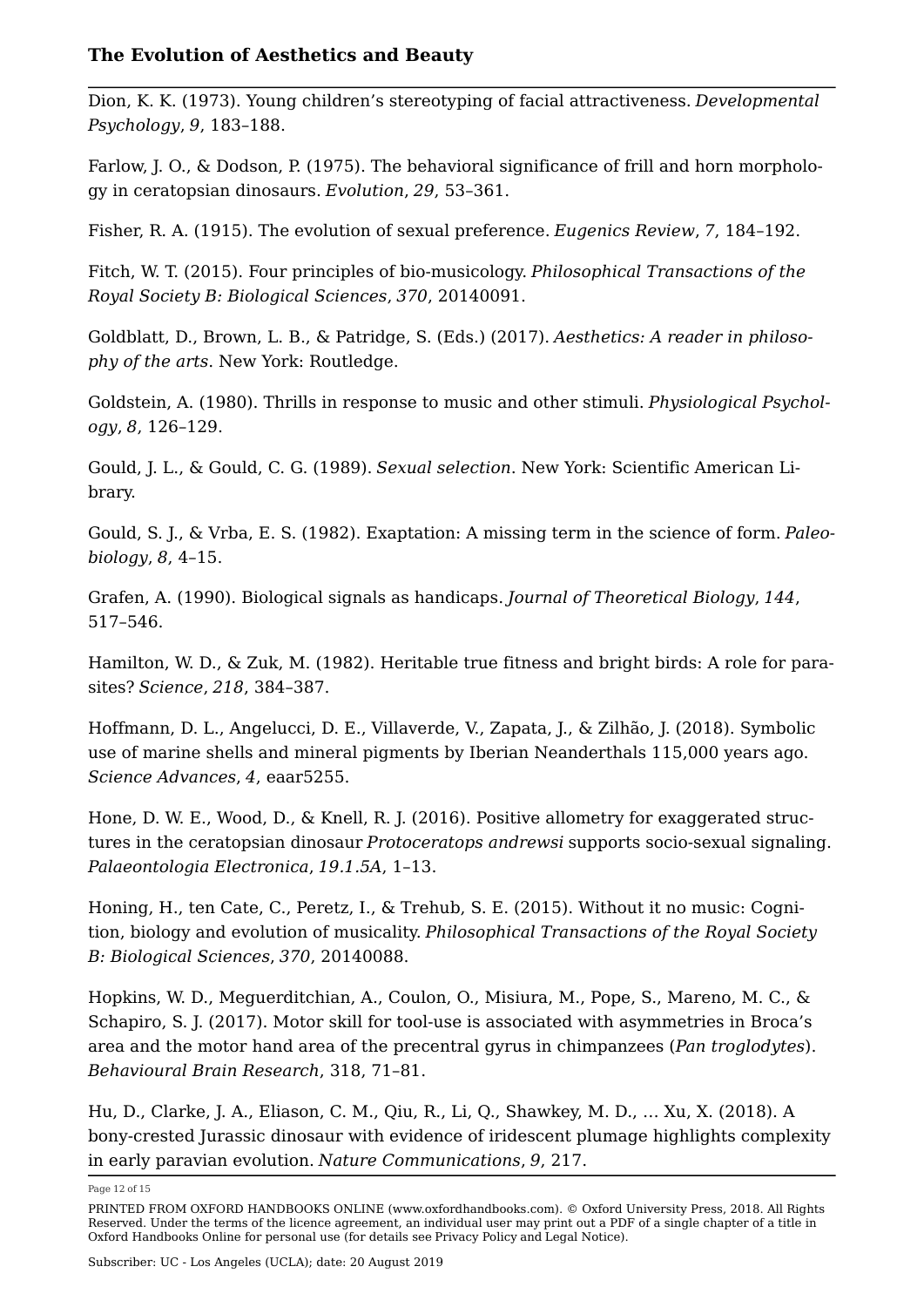Ishizu, T., & Zeki, S. (2011). Toward a brain-based theory of beauty. *PLoS One*, *6*, e21852.

Jones, A. G., & Ratterman, N. L. (2009). Mate choice and sexual selection: What have we learned since Darwin? *Proceedings of the National Academy of Sciences*, *106*, 10001– 10008.

Knight, C., & Lewis, J. (2017). Wild voices: Mimicry, reversal, metaphor, and the emergence of language. *Current Anthropology*, *58*, 435–453.

Koch, R. E., Krakauer, A. H., & Patricelli, G. L. (2015). Investigating female mate choice for mechanical sounds in the male Greater Sage-Grouse. *The Auk*, *132*, 349–358.

Koren, L. (2008). *Wabi-sabi for artists, designers, poets, and philosophers*. Point Reyes, CA: Imperfect Publishing.

Langlois, J. H., Ritter, J. M., Roggman, L. A., & Vaughn, L. S. (1991). Facial diversity and infant preferences for attractive faces. *Developmental Psychology*, *27*, 79–84.

Mangun, G. R. (Ed.) (2012). *Neuroscience of attention: Attentional control and selection*. New York: Oxford University Press.

Manley, G. A., Popper, A. N., & Fay, R. R. (Eds.) (2004). *Evolution of the vertebrate auditory system*. Basel: Springer.

Miller, G. F. (2000). *The mating mind: How sexual choice shaped the evolution of human nature*. New York: Doubleday.

Miller, G. F. (2001). Aesthetic fitness: How sexual selection shaped artistic virtuosity as a fitness indicator and aesthetic preferences as mate choice criteria. *Bulletin of Psychology and the Arts*, *2*, 20–25.

Mithen, S. (2009). The music instinct: The evolutionary basis of musicality. *Annals of the New York Academy of Sciences*, *1169*, 3–12.

Moore, M. P., & Martin, R. A. (2016). Intrasexual selection favours an immune correlated colour ornament in a dragonfly. *Journal of Evolutionary Biology*, *29*, 2256–2265.

Nadal, M. (2013). The experience of art: Insights from neuroimaging. *Progress in Brain Research*, *204*, 135–158.

Nottebohm, F. (2005). The neural basis of birdsong. *PLOS Biology*, *3*, e164.

Panksepp, J. (1995). The emotional sources of "chills" induced by music. *Music Perception*, *13*, 171–207.

Potts, R., Behrensmeyer, A. K., Faith, J. T., Tryon, C. A., Brooks, A. S., Yellen, J. E., … Renaut, R. W. (2018). Environmental dynamics during the onset of the Middle Stone Age in eastern Africa. *Science*, *360*, 86–90.

Page 13 of 15

PRINTED FROM OXFORD HANDBOOKS ONLINE (www.oxfordhandbooks.com). © Oxford University Press, 2018. All Rights Reserved. Under the terms of the licence agreement, an individual user may print out a PDF of a single chapter of a title in Oxford Handbooks Online for personal use (for details see Privacy Policy and Legal Notice).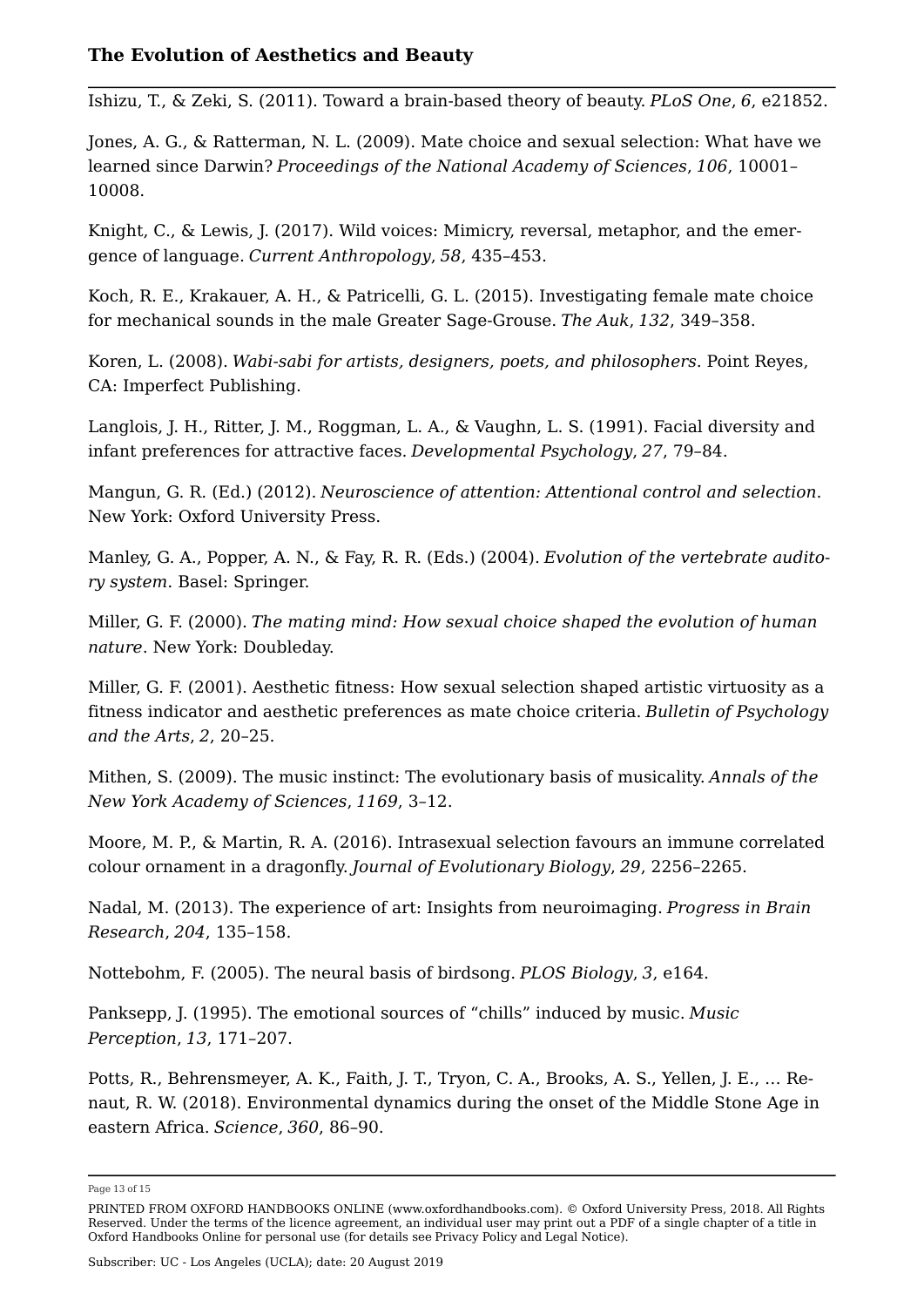Prum, R. O. (2012). Aesthetic evolution by mate choice: Darwin's *really* dangerous idea. *Philosophical Transactions of the Royal Society B*, *367*, 2253–2265.

Rothenberg, D., Roeske, T. C., Voss, H. U., Naguib, M., & Tchernichovski, O. (2014). Investigation of musicality in birdsong. *Hearing Research*, *308*, 71–83.

Schaefer, H. E. (2017). Music-evoked emotions: Current studies. *Frontiers in Neuroscience*, *11*, 600.

Ticini, L. (2017). The role of the orbitofrontal and dorsolateral prefrontal cortices in aesthetic preference for art. *Behavioral Science*, *7*, 31.

Tooby, J., & Cosmides, L. (2016). Human cooperation shows the distinctive signatures of adaptations to small-scale social life. *Behavioral Brain Science*, *39*, e54.

Vartanian, O., & Skov, M. (2014). Neural correlates of viewing paintings: Evidence from a quantitative meta-analysis of functional magnetic resonance imaging data. *Brain and Cognition*, *87*, 52–56.

Wallace, A. R. (1870). *Contributions to the theory of natural selection*. London: Macmillan.

Yoshioka, S., & Kinoshita, S. (2001). Effect of macroscopic structure in iridescent color of the peacock feather*s*. *Forma*, *17*, 169–181.

Zahavi, A. (1975). Mate selection—a selection for a handicap. *Journal of Theoretical Biology*, *53*, 205–214.

Zahavi, A. (1978). Decorative patterns and the evolution of art. *New Scientist*, *19*, 182– 184.

Zahavi, A. (1997). *The handicap principle: a missing piece of Darwin's puzzle*. Oxford: Oxford University Press.

Zaidel, D. W. (2015a). Neuroesthetics is not just about art. *Frontiers of Human Neuroscience, 9*, 80.

Zaidel, D. W. (2015b). *Neuropsychology of art: Neurological*, *biological and evolutionary perspectives*, 2nd edition. Hove: Psychology Press.

Zaidel, D. W. (2017). Art in early human evolution: Socially driven art forms versus material art. *Evolutionary Studies in Imaginative Culture*, *1*, 149–157.

Zaidel, D. W. (2018). Culture and art: Importance of art practice, not aesthetics, to early human culture. *Progress in Brain Research*, *237*, 25–40.

Zatorre, R. J., & Peretz, I. (Eds.) (2001). *The biological foundations of music*. New York: New York Academy of Sciences.

Page 14 of 15

PRINTED FROM OXFORD HANDBOOKS ONLINE (www.oxfordhandbooks.com). © Oxford University Press, 2018. All Rights Reserved. Under the terms of the licence agreement, an individual user may print out a PDF of a single chapter of a title in Oxford Handbooks Online for personal use (for details see Privacy Policy and Legal Notice).